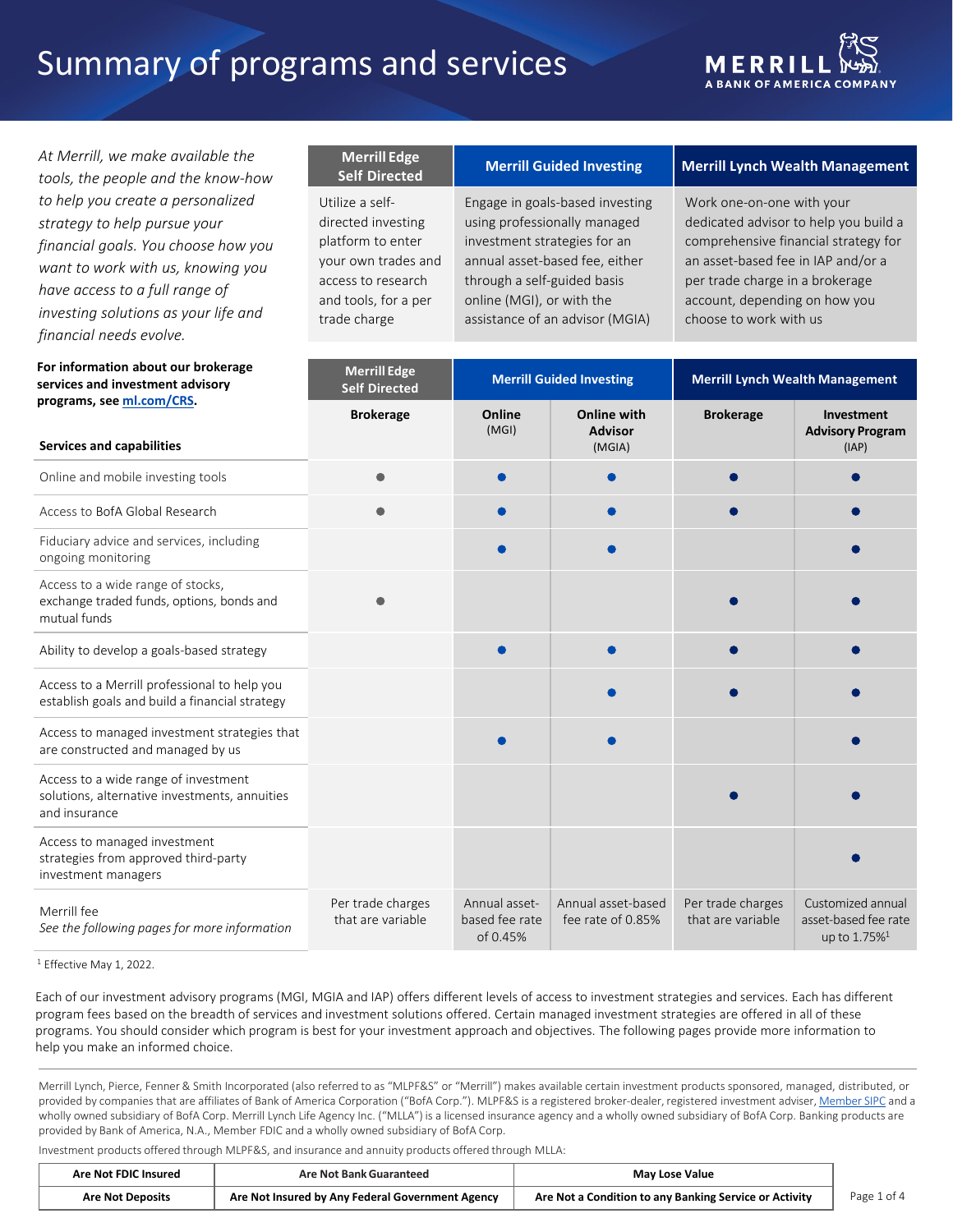# **- Merrill Edge Self Directed**

# **Approach to advice & services**

- Self-directed brokerage
- No ongoing monitoring under Regulation Best Interest

# **Key features & services**

- • Make your own investment decisions; no advice or recommendations are provided
- Place your own trades in an online investment account
- • Access to research, tools and resources to help inform your investing decisions

# **Fees charged**

- • Commission-based fees and/or sales charges for trade execution
- \$0 commissions are available for certain securities

#### **Investment choices**

- 
- 
- Fixed income securities Money market funds
- Brokered CDs Closed-end funds
- Preferreds
- Individual stocks Exchange traded funds (ETFs)
- Options Mutual funds
	-
	-

**Merrill Guided Investing (MGI)** 

# **Approach to advice & services**

- Investment advisory program with fiduciary advice and services
- • Receive ongoing monitoring as described in the MGI Program Brochure

# **Key features & services**

- Utilize an online, self-guided website to engage in goals-based investing
- • Invest in a managed strategy constructed by the Chief Investment Office (CIO), that is recommended for your account based on goal objectives and answers you provide to online profiling questions
- • Access a dashboard to monitor progress of your investments to your selected goals

*Please see the [MGI Program Brochure](https://olui2.fs.ml.com/publish/content/application/pdf/gwmol/merrill-edge-guided-investing-program-brochure.pdf) for more information.* 

# **Fees charged**

- • Annual asset-based fee rate of 0.45%; discounting available through Preferred Rewards
- Additional fees and charges as outlined in the MGI brochure

# **Investment choices**

- • A select offering of CIO Strategies aligned to your account profile (Conservative to Aggressive), account type (taxable or retirement) and preferred investment approach (Market Tracking, Socially Responsible)
- • A defined list of CIO Strategies that consist of diversified portfolios of ETFs, mutual funds and a cash allocation that are designed to meet a particular target asset allocation

# **Merrill Guided Investing with Advisor (MGIA)**

# **Approach to advice & services**

- Investment advisory program with fiduciary advice and services
- • Receive ongoing monitoring as described in the MGIA Program Brochure

# **Key features & services**

- • Work with any of our Financial Solutions Advisors (FSA) or your Merrill Financial Solutions Advisor (MFSA) to engage in goals-based investing through an online website and receive investment advice and recommendations
- • Invest in a CIO Strategy that is available in the Program and recommended for your account based on your investment profile and discussions with an FSA or with your MFSA
- • Access a dashboard to monitor progress of your investments to your stated goals and ongoing access to an FSA or your MFSA

*Please see the [MGIA Program Brochure](https://olui2.fs.ml.com/publish/content/application/pdf/gwmol/guided-investing-program-brochure.pdf) for more information.* 

# **Fees charged**

- • Annual asset-based fee rate of 0.85%; discounting available through Preferred Rewards
- Additional fees and charges as outlined in the MGIA brochure

#### **Investment choices**

- • A select offering of CIO Strategies aligned to your account profile (Conservative to Aggressive), account type (taxable or retirement) and preferred investment approach (Market Tracking, Socially Responsible or Performance Seeking)
- • CIO Strategies that consist of diversified portfolios of ETFs, mutual funds and a cash allocation that are designed to meet a particular target asset allocation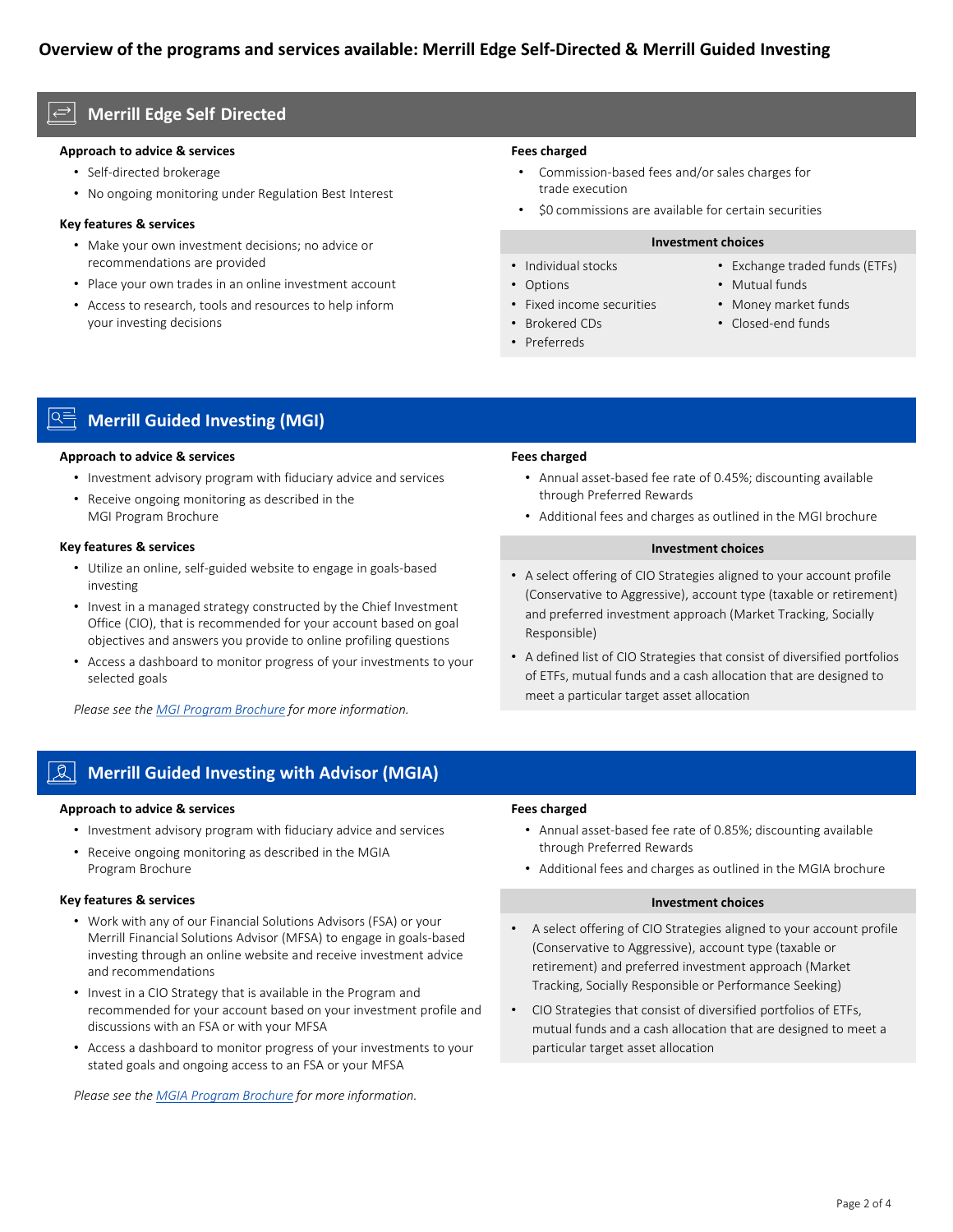# **Overview of the programs and services available: Merrill Lynch Wealth Management**

 Work one-on-one with your dedicated Advisor and team, or your Merrill Financial Solutions Advisor (MFSA), to help you build a comprehensive financial strategy and invest in investment solutions, for an asset-based fee and/or a per trade charge, depending on how you want to work with us.

# **Merrill Lynch Wealth Management Brokerage**

# **Approach to advice & services**

- • Brokerage and custody services with a best interest standard of conduct when making recommendations
- No ongoing monitoring under Regulation Best Interest

# **Key features & services**

- • Work with your dedicated Advisor or with your dedicated MFSA to engage in goals-based investing and to access brokerage investment solutions, based on their qualifications
- Maintain investment authority over all trades prior to execution
- • Receive recommendations for securities and investment solutions and brokerage and custody services
- Invest in a wide range of investment solutions and products
- Access to the Merrill Personal Wealth Analysis™ report

# **Fees charged**

• Commission-based fees for trade execution for a per trade charge

### **Investment choices**

Working with your Advisor, you can select:

- Individual stocks Market-linked investments
- Options Annuities
- Fixed income securities Derivatives
- Brokered CDs Overlay strategies
- Preferreds Exchange funds
- Mutual funds Hedge funds
- Money market funds Private equity funds
- Exchange traded funds Managed futures
- Unit Investment Trusts Non-traded REITS
- Closed-end funds

Working with your MFSA, you can select:

- Brokered CDs Ability to hold and sell
- concentrated stock positions 529 plans
- 
- 
- 
- 
- 
- 
- 
- 
- 

# **Merrill Lynch Investment Advisory Program (IAP)**

# **Approach to advice & services**

- Investment advisory program with fiduciary advice and services
- Receive ongoing monitoring as described in the IAP Program Brochure

# **Key features & services**

- • Engage in goals-based investing and access investment strategies and solutions from your dedicated Advisor or from your MFSA, based on their qualifications
- • Receive investment advice and guidance as well as other account services
- • Develop investment portfolios based on the investment profile for your account or portfolio group and the goals you designate
- • Choose to make investment decisions yourself and/or to grant us, an Advisor or a third party the authority to make investment and trading decisions
- • Select among available managed investment strategies of third-party investment managers and Merrill, including those of the Chief Investment Office (CIO Strategies)
- • Establish portfolios of individual securities and/or managed solutions you select working with your Advisor, either on a client discretion or Advisor discretion basis
- Access to the Merrill Personal Wealth Analysis™ report

# **Fees charged**

- • If you work with an Advisor: a Merrill fee that is a customized, annual asset-based fee based on relationship and assets invested in the program. You agree to the rate with your Advisor (maximum rate of 1.75% effective May 1, 2022)
- • If you work with an MFSA: a Merrill fee that is based on a fixed annual asset-based fee schedule (maximum rate of 1.10%)
- • The fee charged by the investment manager of a managed investment strategy included in a portfolio, if applicable
- Additional fees and charges apply as outlined in the IAP brochure

# **Investment choices**

Working with your Advisor, you can:

- • Access a full range of CIO Strategies and managed investment strategies of Merrill and third-party investment managers approved for IAP
- Access discretionary and/or client-directed personalized strategies
- • Implement a custom portfolio in one account consisting of one or more managed investment strategies and other investments
- • Build portfolios consisting of individually selected securities including:
	- **Individual stocks**
	- **-** Options
	- Fixed income securities
	- **Brokered CDs**
	- **Preferreds**
	- Mutual funds
	- Money market funds
	- Exchange traded funds
	- Unit Investment Trusts
	- Closed-end funds
	- **Market-linked investments**
	- Variable annuities
	- **Hedge funds**
	- Non-traded REITS and certain private equity investments

# Working with your MFSA, you can:

 • Access CIO Strategies and a large selection of managed investment strategies of third-party investment managers approved for IAP

*Please see the [IAP Program Brochure](https://olui2.fs.ml.com/Publish/Content/application/pdf/GWMOL/mliap-wrap-fee-program-brochure-adv2a.pdf) for more information.*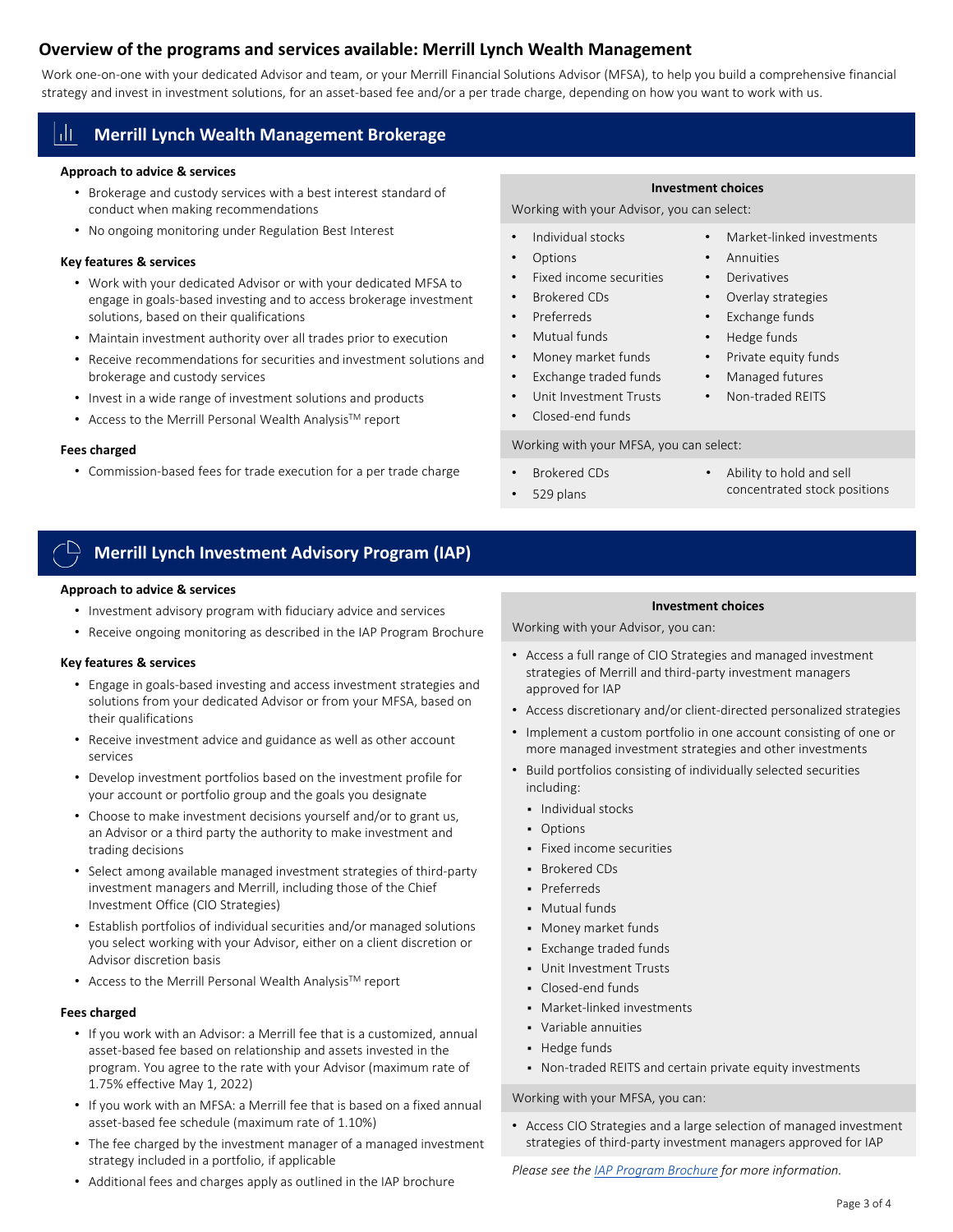# **Important information – Provided for informational purposes only**

 This *Summary of Programs and Services* summarizes the type of advice, relationships, investments and nature of the fees associated with the various programs and services available to you. This Summary does not constitute a modification of, or amendment to, the charges, fees and terms set forth in any other account and/or program agreements and disclosures.

 products and solutions. We also offer investment advisory programs and services, which include both discretionary and non-discretionary management of your account. Managed Account Advisors LLC (MAA), our affiliate, is also an SEC-registered investment adviser. MAA provides discretionary services for the IAP, MGI and MGIA investment advisory programs. It invests assets by implementing investment strategies of third-party managers and/or of Merrill for investment advisory accounts, processes contributions and withdrawals, and provides other services, as described in the applicable program Brochures. Merrill is both a full-service registered broker-dealer and SEC-registered investment adviser. We offer a wide variety of brokerage and investment advisory

 You have access to a variety of investment solutions and investment advisory programs based on how you choose to work with us, either through self-directed solutions or with the advice and assistance from an advisor, depending on the advisor's qualifications.

- Work with a Financial Solutions Advisor (FSA) via our call center and certain banking centers to invest in the MGIA offering of certain CIO Strategies.
- • Work with a Merrill Financial Solutions Advisor (MFSA) to access many of the managed investment strategies in IAP, enroll in MGIA and engage in limited brokerage transactions.
- • Work with a Financial Advisor, Private Wealth Advisor or Wealth Management Advisor to access the most comprehensive set of managed investment strategies and other investment solutions in IAP as well as a complete set of brokerage solutions.

 You can discuss with the advisor their qualifications and capabilities. In addition, for more information you can review the advisor's Form ADV Part 2B – Brochure Supplement, available from the advisor or from us. Depending on your preferences on how you want to work with us, we may advise that you consider opening an MESD account or enroll in MGI.

Our [Client Relationship Summary a](https://olui2.fs.ml.com/publish/content/application/pdf/GWMOL/Client_Relationship_Summary_CRS.pdf)vailable at [ml.com/CRS](https://olui2.fs.ml.com/publish/content/application/pdf/GWMOL/Client_Relationship_Summary_CRS.pdf) provides more information about our obligations to you. Before enrolling in a particular investment advisory program, you should review the applicable program ADV Brochure available at [ml.com/relationships](https://www.ml.com/solutions/understanding-our-services-and-fees-when-you-work-with-an-advisor.html) and [merrilledge.com.](https://www.merrilledge.com/investing/making-informed-decisions) For information about our brokerage services and fees, see our **Best Interest Disclosure Statement**. Please refer to the [Client Relationship Summary](https://olui2.fs.ml.com/publish/content/application/pdf/GWMOL/Client_Relationship_Summary_CRS.pdf) and Best [Interest Disclosure Statement](https://olui2.fs.ml.com/publish/content/application/pdf/GWMOL/Regulation-Best-Interest-Disclosure-Statement_RBIDISC.pdf) for information about the requirements for investment product inclusion on our platform.

 For the IAP, MGI and MGIA investment advisory programs, you pay an annual asset-based fee for the services under the programs and additional expenses, fees and charges apply as provided in the ADV Brochures for the programs. The IAP Fee for an enrolled-account consists of a Merrill fee and any fee charged for managed investment strategies selected for an account, if applicable. Not all managed investment strategies available in IAP have a separate manager fee.

 Clients seeking trust services may open Trusteed IRA accounts (TIRAs) with Bank of America, N.A. and then enroll in IAP and/or BlackRock Sub-advised Strategies to receive certain specialized trust services. Asset-based annual fee rates for Trusteed IRA accounts (TIRAs) enrolled in IAP differ due to the differences in the programs, offerings and services.

 We restrict the opening of new FSA-assisted brokerage accounts based on our policies. Clients utilizing certain account types for retirement investing, like RCMA IO, are able to access Merrill Edge Advisory Account (MEAA), an investment advisory program that is similar to MGIA in terms of providing access to FSAs or an MFSA for advice and access to the same set of managed strategies as MGIA.

Merrill Personal Wealth Analysis™ is a reporting tool that Advisors can use to analyze the accounts and assets you have at Merrill, along with other assets, and to deliver a personalized brokerage report. Additional tools with a range of reporting and analytical capabilities are also available for clients at Merrill.

 To learn more about Merrill fees, see the documents in "Important resources" below. For fees and charges for MESD accounts, see [merrilledge.com/pricing](https://www.merrilledge.com/pricing).

# **Important resources**

Access [ml.com/relationships](https://www.ml.com/solutions/understanding-our-services-and-fees-when-you-work-with-an-advisor.html) and [merrilledge.com](https://www.merrilledge.com/investing/making-informed-decisions) for the following and other information:

| <b>Client Relationship Summary</b>           | <b>Explanation of Fees</b>                                                    |
|----------------------------------------------|-------------------------------------------------------------------------------|
| Best Interest Disclosure Statement           | Merrill Advisory Center Explanation of Fees                                   |
| Investment Advisory Program Brochures (ADVs) | Merrill Schedule of Miscellaneous Account and Service Fees                    |
| <b>Mutual Fund Investing</b>                 | Merrill Edge Self-Directed Schedule of Miscellaneous Account and Service Fees |

 BofA Global Research is research produced by BofA Securities, Inc. ("BofAS") and/or one or more of its affiliates. BofAS is a registered broker-dealer, [Member SIPC](http://www.sipc.org/), and wholly owned subsidiary of Bank of America Corporation.

© 2022 Bank of America Corporation. All rights reserved. | 471752PM | MAP3976189 | Effective March 22, 2022

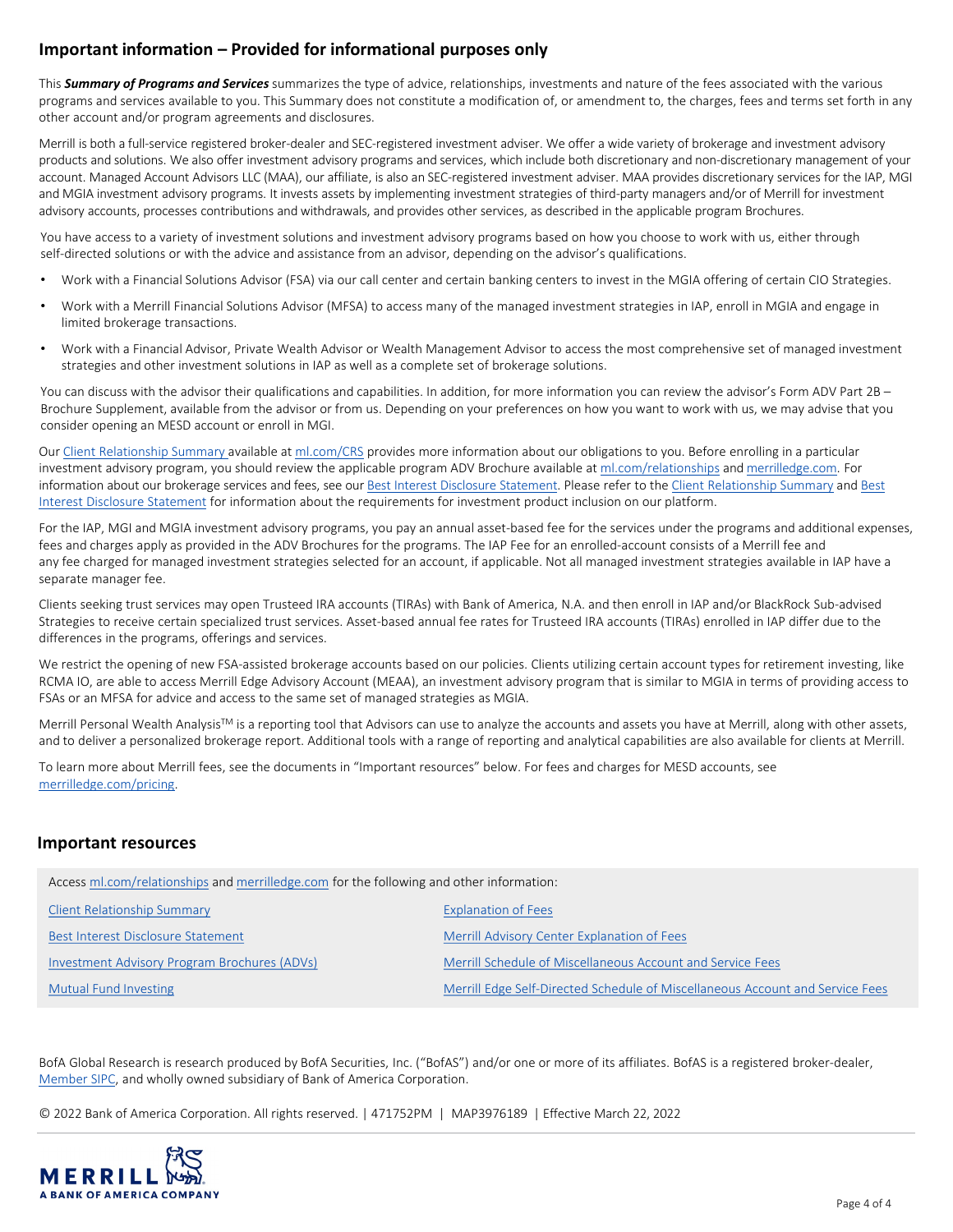# Merrill Edge Advisory Account Program Client Agreement



# **1. ABOUT THIS AGREEMENT**

This Agreement defines the investment advisory relationship between you and Merrill Lynch, Pierce, Fenner & Smith Incorporated (MLPF&S), and its Affiliate company, Managed Account Advisors LLC (MAA), in providing you with the various services available now and in the future (Services) through the Merrill Edge Advisory Account Program (the Program).

Both MLPF&S and MAA are wholly-owned subsidiaries of Bank of America Corporation and are collectively referred to as "Merrill Lynch," "we," or "us."

All capitalized terms are defined in the body of this Agreement and/or in the Glossary, which can be found at the end of this Agreement.

We have prepared a written disclosure Brochure, which is included with this Agreement, that contains a detailed description of the Program, including the Services available to you, the trading and other authority that you may grant to us or retain for yourself, and important information you should consider before enrolling in the Program.

**You and we agree and acknowledge as follows:** 

# **2. OUR SERVICES**

#### **Role of Merrill Lynch**

You appoint us to act as your investment adviser and agent and you grant us a power of attorney with respect to the Services you choose, and authorize us to enter into relationships on your behalf with certain other entities as we deem necessary to provide you with those Services.

# **Investment Advisory Services**

The Program provides various financial services and investment solutions for clients seeking investment advice. As part of the Program, a Merrill Lynch representative who we designate as a "Financial Solutions Advisor" ("FSA") or a "Merrill Financial Solutions Advisor" ("MFSA") (collectively, a "Program Advisor") and you work together to determine your financial portfolio goals and priorities and select one or more investment strategies (each a "Strategy" and collectively, the "Strategies") designed to pursue those portfolio goals and priorities. Once you select a Strategy, you grant us the authority to implement the Strategy for your Account on a discretionary basis. We may add, change, or eliminate Services from time to time and will inform you when such changes are made, when applicable.

# **Account Advice**

Your assets will be in a single Account which is referred to as a Portfolio. In our discretion, the Program also offers you the ability to combine the assets held in your Accounts into one or more groups, each of which we also refer to as a Portfolio. By grouping assets held in multiple Accounts into Portfolios, the Program will provide you with the flexibility to pursue different investment goals by allowing you to have each Portfolio, and each Account within a Portfolio, managed in accordance with a different Strategy, should you so choose.

Once you have identified one or more Portfolios, a Program Advisor will assist you in establishing an asset allocation and identifying a single Strategy or group of Strategies aligned with that asset allocation and other factors. In certain cases, you may be required to open a separate Account for each Strategy, so you may need to group one or more Accounts together to implement a Portfolio.

Our advice with respect to the assets in each Account in a Portfolio is intended to be consistent with and limited by:

- Your Portfolio target asset allocation.
- Your Account Strategy selected.
- Any Account investment restrictions that you request and we accept as reasonable, as described in the Brochure.
- Other applicable factors such as the type of Account you establish and your investment objective.

To create or make changes to a Portfolio, you should contact a Program Advisor.

#### **Your Strategies and Authority**

Strategies. There are different types of Strategies that are available to you. Regardless of whether you choose to group your assets into a Portfolio, you must select a Strategy that we will use in managing your assets for each Account.

The Strategies are constructed and implemented by Merrill Lynch. The Strategies are designed to align with corresponding Target Asset Allocations for Accounts. The Strategies that are available and how they are constructed, managed and implemented are described in more detail in the Brochure and the Strategy Profiles.

You may select your Strategies or make changes to your selections by contacting a Program Advisor. Certain Services may require you to complete a written election form. Any designation or change you request is effective when accepted by us.

Authority. You keep for yourself the authority to select a Strategy for your Account. By choosing a Strategy, you authorize us to implement that Strategy in your Account. Merrill Lynch will have full trading authority over the assets in the Strategy you select for your Account, and may invest, reinvest, purchase, sell, exchange, convert and otherwise trade assets, and establish accounts with other broker-dealers as necessary for the purpose of effecting transactions in your Account, without contacting you. To the extent permitted by law, you authorize Merrill Lynch or MAA, as the case may be, to accept delivery of the prospectuses on your behalf in connection with managing assets in your Account on a discretionary basis. Notwithstanding this authorization, you understand that Merrill Lynch reserves the right to send you prospectuses in our sole discretion. You may request a copy of a fund prospectus by contacting us at 877.444.0916 or accessing the fund prospectus at [merrilledge.com.](https://www.merrilledge.com)

From time to time, we may determine to no longer offer a certain Strategy. In such an event, a Program Advisor will work with you to select a replacement Strategy that may be right for you. However, if a replacement Strategy is not selected, you authorize us, with prior notice to you, to enroll you in another Strategy that is managed in a manner consistent with your investment objective and goals for the Account. You acknowledge that there may also be circumstances under which we may, without prior notice to you or prior to us receiving instruction from you, determine it is appropriate to replace a Strategy with a replacement investment or Strategy or to hold in cash the proceeds of any amount invested (or received for investment) in such replacement investment or Strategy.

# **Brokerage Services**

You are required to establish and maintain a brokerage account at MLPF&S for custody of your assets and execution of transactions. The Program Fees you pay generally cover the custody of your assets and the execution of securities transactions in your Account (except as otherwise indicated). These brokerage services, including any cash balance sweep arrangements, are more fully described in your Account documentation and in Section 3 of this Agreement under the sub-headings "Custody"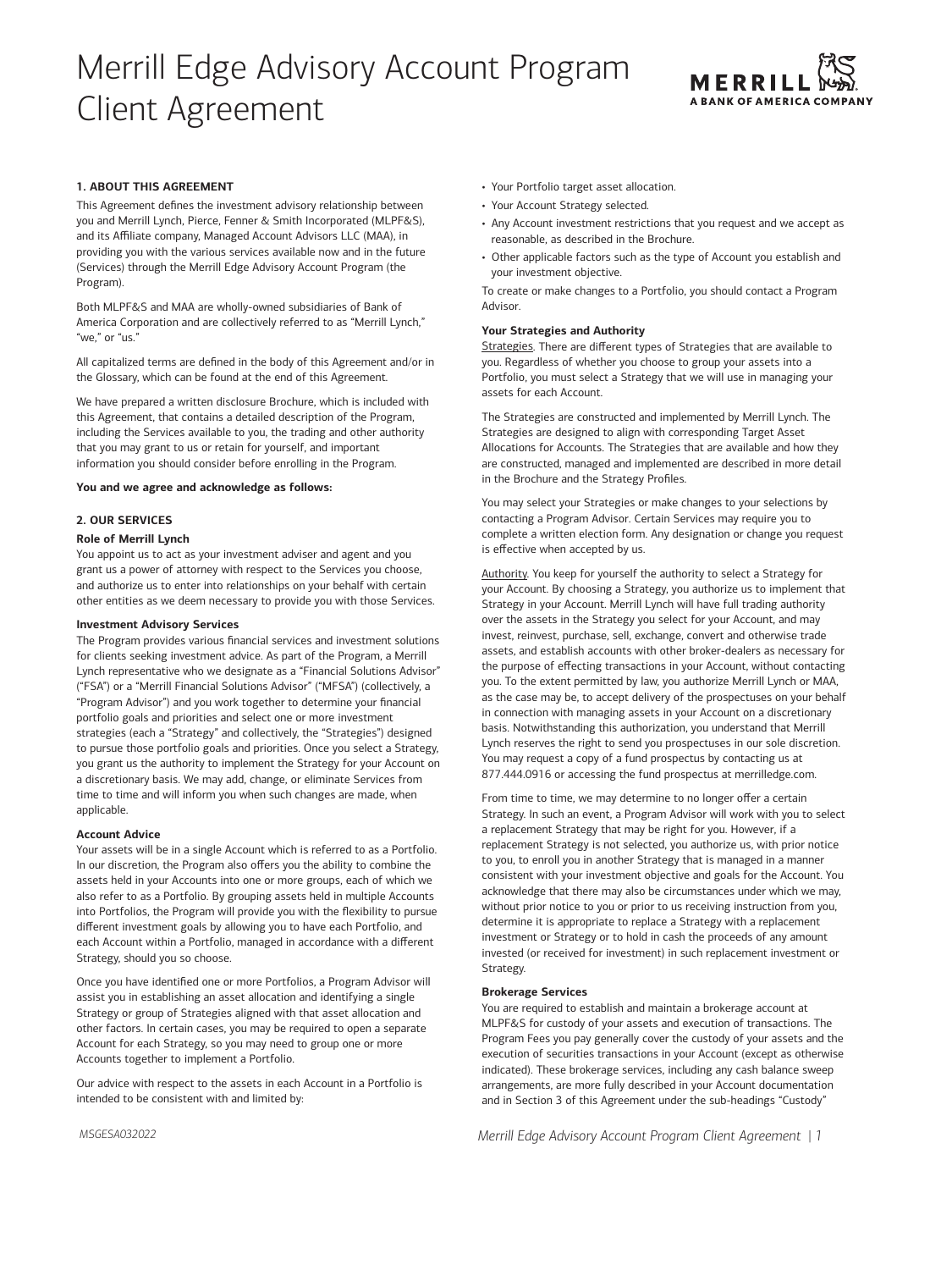and "Execution Services." Certain brokerage or banking features, such as check writing and/or debit card, are not available for Accounts enrolled in the Program.

# **Proxy Voting**

You retain the right to vote proxies for securities held in your Account. You may not delegate to us, and we do not accept or assume from you, proxy voting authority for any securities in your Account. We will promptly send you proxy ballots and related shareholder communications, as well as any other information intended for distribution to you. You are responsible for taking any actions. If your Account is subject to the provisions of ERISA, you represent that plan documents and applicable law authorize voting authority to be reserved to the trustee(s) either in the discretion of the trustee(s) or pursuant to the discretion of a named fiduciary. As custodian of your Account, if we do not receive voting instructions from you or your delegate, we will comply with the rules of the Securities and Exchange Commission ("SEC") and applicable self-regulatory organizations relating to such matters, as required by law.

#### **Legal Proceedings and Corporate Actions**

Merrill Lynch will not act for or advise you regarding legal proceedings, including bankruptcies or class actions, involving securities held in your Account. Any information or documents received for distribution to clients with regard to the above will be sent to you. With respect to corporate actions not requiring a proxy vote, you direct MAA to respond to such corporate actions, including reorganizations, with respect to securities held in your Account.

### **Frequency of Trade Confirmation Statements**

You will receive trade-by-trade confirmation for transactions in your Accounts however, you may elect to receive transaction information on a periodic basis, no less than quarterly, if you do so, you understand the following:

- We will send copies of trade-by-trade confirmation information to MAA in accordance with applicable law.
- You will not pay a different fee if you elect to receive periodic confirmation statements.
- You can rescind this instruction in writing at any time.
- Electing periodic confirmations is not a condition for entering into or continuing to participate in a Service or the Program.
- You may request to receive, at no additional cost, trade-by-trade confirmation effected for your Account for up to one year after we send the last periodic statement reflecting those transactions.
- You may receive interim updates and further details concerning any transaction effected between periodic statements either online (if you're enrolled) or by calling a Program Advisor.

#### **Reasonable Investment Restrictions**

You may provide us one or more reasonable investment restrictions that you would like to impose for any Account, such as identifying a specific constituent Fund that may be or become part of a Strategy that should not be purchased.

- If a restriction is considered reasonable, we will have discretion to redirect the portion of your assets aligned to the restricted security across the other investments in the Account (on a pro rata basis), to select a substitute security, or hold it in cash.
- If a restriction is considered or becomes unreasonable, you will be notified and required to modify or rescind the restriction.
- If you request investment restrictions and they are determined to be reasonable, our compliance with the restrictions will be as of the date of purchase or recommendation only, based on the price and characteristics of the investment on that date.
- Restrictions do not apply to the underlying investments in any Fund.
- Restrictions that you impose may have an impact on your investment performance, asset diversification, and the achievement of your investment goals and objectives. The imposition of one or more restrictions also may cause your Account performance to vary from that of other accounts managed pursuant to the same Strategy.

#### **Electronic Delivery of Certain Materials**

Unless you indicate otherwise in writing, you agree to delivery of any Program documents, disclosures and notices by referring you to a website designated by us [\(merrilledge.com/advisory-account-program](https://olui2.fs.ml.com/publish/content/application/pdf/gwmol/me_advisory_account_disclosure_form_adv_2a.pdf)[brochure\)](https://olui2.fs.ml.com/publish/content/application/pdf/gwmol/me_advisory_account_disclosure_form_adv_2a.pdf), or, in our discretion, by email to an email address you provide to us for such purpose, in lieu of paper copies. You may revoke your consent to electronic delivery of Program documents, disclosures and notices, and receive paper copies of these Program documents, disclosures and notices at any time by providing a written request to your Program Advisor.

You represent that you have access to a computer with adequate hardware and software capability to access the documents we provide through the website we indicate or by email. The documents and other information we deliver electronically may be formatted in Adobe Acrobat's portable document format (PDF), hypertext mark-up language (HTML) or other file formats we deem appropriate. To view or print documents provided in PDF form, you will have to obtain the Adobe Acrobat Reader, which is available free of charge at Adobe's website (located at [www.adobe.com\)](https://www.adobe.com), and install it on your computer. We are not liable for any costs you may incur in accessing or printing the documents or any computer problems (including viruses) you may incur in accessing the documents.

In addition, consistent with your general consent to delivery of documents electronically as specified above, we currently provide electronic delivery of Program materials, including Account-specific documents, through an internet website designated by us [\(merrilledge.com\)](https://www.merrilledge.com/). To participate, you must access the website and sign up for delivery of documents, disclosures and notices related to the Program through the website.

# **3. OPERATION OF YOUR ACCOUNT; IMPLEMENTING ADVICE Funding Your Account**

You may initially fund, or subsequently contribute to, your Account by depositing cash and/or investments that are acceptable to us. Please ask a Program Advisor whether investments you wish to deposit are eligible or acceptable. You should consider all relevant factors before contributing investments, including:

- Whether you paid a commission, front-end sales charge, other sales fee or charge, or may be subject to contingent deferred sales charges or redemption fees, as all such charges are in addition to the Program Fee.
- With respect to mutual fund shares, whether you will be able to purchase additional shares of that or any mutual fund in your Account, as well as our ability, without further notice to you, to convert any such shares that are ineligible into a class of shares of the same Fund that are eligible. Upon enrollment in the Program, you acknowledge and direct that any "good-til-cancelled", "good 'til date" or "day limit" orders for equity securities that have not been executed be cancelled.

# **How We Handle Ineligible or Unacceptable Assets In Your Account**  For any investments not eligible or not acceptable for a Service or Strategy, you authorize and direct us to sell those investments promptly. We will not act as an investment adviser in connection with these transactions. We are acting solely in our broker-dealer capacity in connection with these transactions. Although we may not choose to do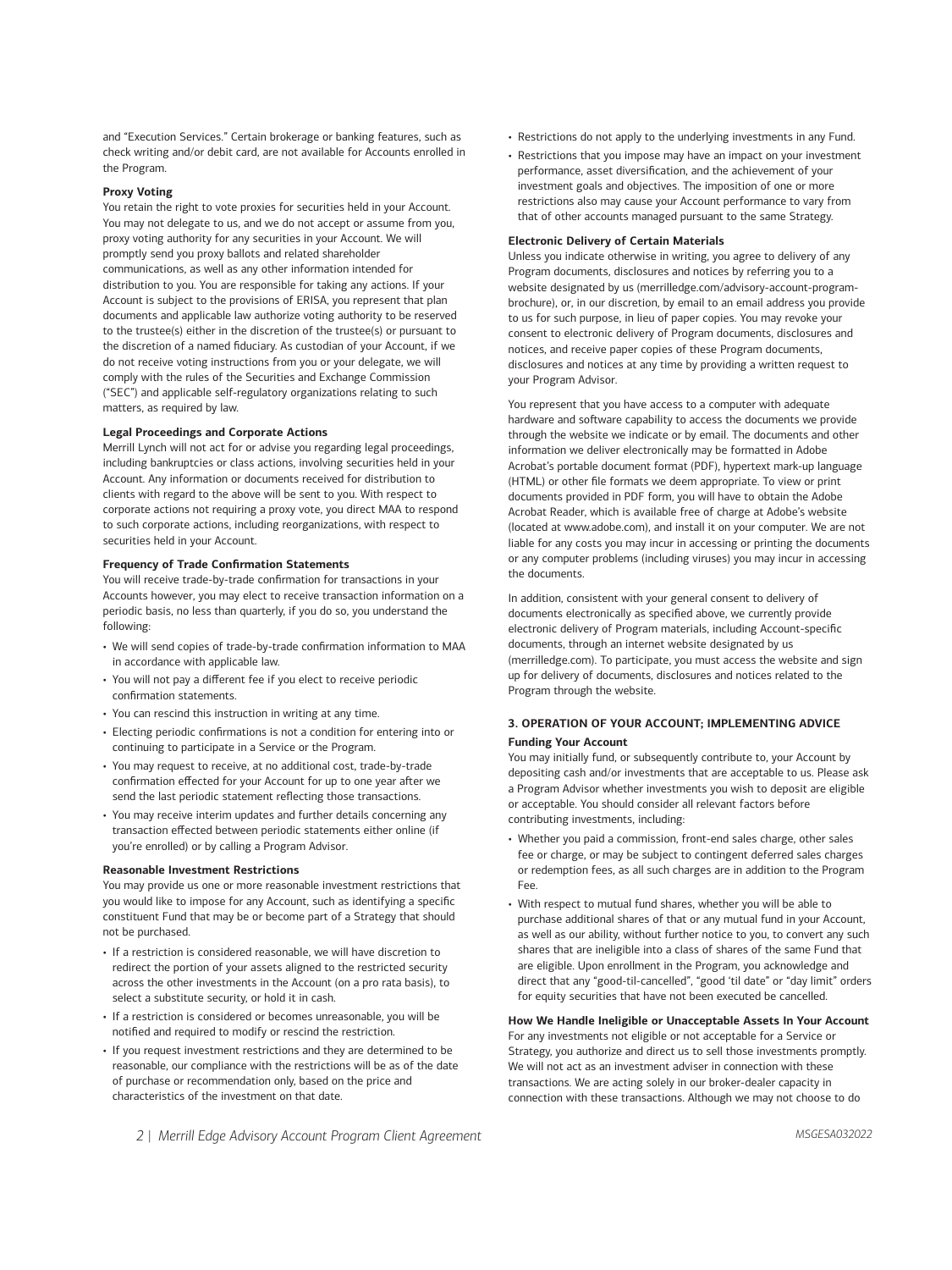so, we are authorized to charge a commission or execute a principal transaction for the sale of these investments.

We are authorized to open a similar type of MLPF&S account and transfer the ineligible or unacceptable investments to such account when we are unable to sell the investment or you direct us in writing not to liquidate the investment.

Notwithstanding the foregoing, we reserve the right to terminate your Account if you hold ineligible or unacceptable assets in an Account enrolled in the Program.

If you contribute or hold mutual fund shares in the Program and it is a constituent Fund in the Strategy that you have selected, you instruct us to convert the contributed class of shares of the mutual fund to another class of shares of the same mutual fund when we believe that the fee structure of the new class of shares will be more beneficial to you.

# **Withdrawing Funds from Your Account**

We will attempt to process all withdrawal requests in a prompt manner. If your withdrawal request requires the liquidation of any securities, it may take up to ten (10) business days to process or longer such as during periods of extreme market volatility. Frequent withdrawals may effect the performance, asset allocation and achievement of your investment goals and objectives. Merrill Lynch also reserves the right to liquidate, redeem or exchange Funds and other securities that are transferred from an Account to a brokerage account.

#### **Custody**

MLPF&S will act as custodian for the assets through your brokerage or other Account.

# **Execution Services**

You authorize and direct that all transactions in your Account, except as provided below, be executed by or through MLPF&S or our Affiliates, acting as agent or, to the extent permitted by law, as principal.

If this Agreement relates to a Retirement Account that is subject to ERISA, transactions will be effected by or through Merrill Lynch or our Affiliates in compliance with Department of Labor Prohibited Transaction Exemption 86-128, or otherwise in a manner that is not prohibited by ERISA.

If we cannot execute a transaction on your behalf, you authorize and direct us to execute the transaction through a broker-dealer that is not an Affiliate of Merrill Lynch. That broker-dealer may act either as agent and charge commissions or act as principal, and receive compensation that is in addition to the Program Fee.

#### **Principal Transactions**

If permitted by law, and subject to your consent as described in the Brochure, we or our Affiliates may execute transactions for your Account on a principal basis (that is, when we or our Affiliate sell a security to you, or buy a security from you, for our own account). Principal transactions may give you access to investment opportunities or trade executions that might not otherwise be available to you. Principal transactions generally may not be effected for Retirement Accounts.

# **Investment Adviser Cross Transactions**

From time to time, we or our Affiliate, may cause your Account to engage in a transaction for the purchase or sale of a security with another investment advisory client, in accordance with applicable law. Such a transaction would be entered only when the transaction is determined to be in the best interest of each client, and no compensation would be received in connection with the transaction.

### **Agency Cross Transactions**

You give us permission to engage in agency cross transactions for your Account, except where prohibited by law. You may revoke your consent at any time by notifying us in writing. An agency cross transaction occurs when we or our Affiliate act as agent for both buyer and seller in a transaction for your Account. Since these entities generally will receive compensation from each party to an agency cross transaction, there is a conflict between our responsibilities and loyalties to you and to the other party to the transaction.

If this Agreement relates to a Retirement Account, agency cross transactions will be effected for the Account in compliance with Department of Labor Prohibited Transaction Exemptions 86-128 or another applicable or available prohibited transaction exemption, or otherwise in a manner that is not prohibited by ERISA or the Code.

#### **Aggregation of Orders**

We may, but are not required to, aggregate orders for the sale or purchase of securities for your Account with orders for the same security for our other clients, proprietary accounts, or the accounts of our employees and/or related persons. Each Account participating in an aggregated transaction will be charged or credited with the average price and, when applicable, its pro rata share of any fees.

#### **Who Responds to Corporate Actions**

We will respond to corporate actions for the securities in the Account.

# **Advice for Legal Proceedings**

We will not advise you or act on your behalf regarding any legal matters (e.g., bankruptcies and class action lawsuits). Unless we agree otherwise, we will send you any documents we receive regarding those matters.

# **Our Fiduciary Responsibility**

MLPF&S and MAA have certain fiduciary responsibilities to you under the Investment Advisers Act of 1940 for Accounts subject to this Agreement.

MLPF&S and MAA will be a fiduciary under ERISA or the Code with respect to the Services provided to a client that is a Retirement Account. MLPF&S and MAA each will be an investment manager to the extent you have given MLPF&S or MAA discretion to manage, acquire or dispose of securities or other assets of such Retirement Account. In such case, MLPF&S and MAA each represents that it is a Qualified Professional Asset Manager (QPAM) as that term is defined in Department of Labor Prohibited Transaction Class Exemption 84-14, as amended.

#### **4. COMMUNICATING WITH EACH OTHER**

**Communicating with You Regarding Your Portfolios and Accounts** 

We will periodically communicate with you about your Portfolios and Accounts. You should carefully review all summaries, statements, reports and other information, and promptly report any discrepancies to a Program Advisor.

# **Portfolio Summary**

A primary way we communicate the important terms, conditions and information about your Portfolios and Accounts is through a Portfolio Summary. You will receive your first Portfolio Summary after you enroll in the Program and each time you change certain important features. The Portfolio Summary will reflect the Program Fee and the Services you have requested for your Portfolios and Accounts under this Agreement.

#### **Statements and Periodic Reports We Prepare for You**

You will receive Account statements, and portfolio and performance measurement reports regarding your Accounts periodically.

#### **Information About You**

On an ongoing basis, you will provide us with accurate information about your assets, investment goals and objectives, risk tolerance, time horizon, liquidity needs, financial situation and needs, and other investment information. We will rely upon this information, in part, to provide investment advice and identify potential Services for you. Please notify a Program Advisor promptly of any material change in this information.

*Merrill Edge Advisory Account Program Client Agreement | 3*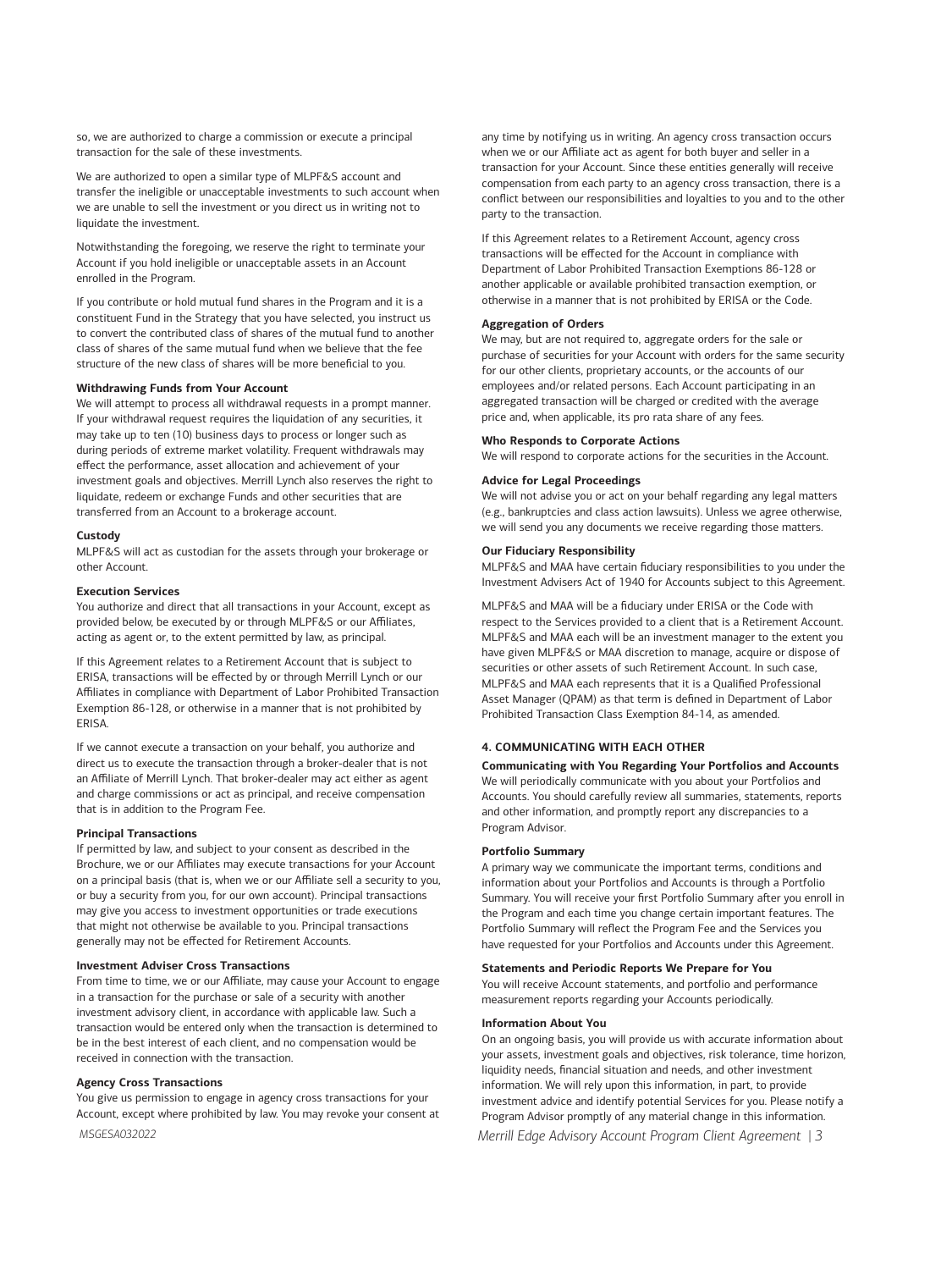#### **Providing Instructions to Us**

Once enrolled in the Program, you will generally be able to provide us with your instructions verbally, unless we require them in writing or electronically.

- You authorize us to follow your verbal, electronic or written instructions.
- Your instructions will be effective when accepted by us.
- We will implement your instructions as soon as reasonably possible.
- You will carefully review any confirming materials we send to you to ensure that the information reflected is accurate, and you will promptly contact a Program Advisor if you believe any of the information is, or becomes, inaccurate.

# **5. YOUR FEES AND EXPENSES**

### **Program Fee**

You agree to pay Merrill Lynch the Program Fee of 0.85% for the Services provided under this Agreement, including professional services provided by Program Advisors. Your Program Fee is non-negotiable, payable monthly in advance and generally will be calculated based on the value of the assets in your Account as of the last business day of the prior month.

Your Program Fee consists of a fee for the services of Merrill Lynch. Please see additional information about "What Is Not Covered By Your Program Fee" below. There is also additional information included in the Brochure about your Program Fee, how your Account assets are valued, and how your fees are calculated and charged to your Account. The Program Fee is subject to change from time to time, upon notice to you.

### **What Is Not Covered by Your Program Fee**

Your Program Fee does not cover any:

- Mark-ups or mark-downs by executing broker-dealers or other overthe-counter transactions in which Merrill Lynch or its Affiliate acts as agent, or spreads, underwriting fees or selling concessions with respect to any principal transaction effected by us or our Affiliate.
- Transfer taxes.
- Exchange alternative trading system fees, and fees required by the SEC or similar fees charged by third parties, including issuers.
- Electronic fund, wire and other account transfer fees, including, for the avoidance of doubt, certain fees and charges relating to transfer and termination fees, cash management services, such as banking, check writing services and money transfers, wire transfers and foreign exchange conversion fees and costs and corporate action fees.
- Internal fees and expenses incurred by any ETF, mutual fund, or money market fund purchased for your Account, as described in this Agreement.
- Mutual fund redemption fees and contingent deferred sales charges, if applicable.
- Any other charges imposed by law or otherwise agreed to by you and Merrill Lynch with regard to your Account (including those charges payable to Merrill Lynch and/or third parties as described in the Brochure).

You will pay the public offering price on securities purchased from an underwriter or dealer involved in a distribution.

#### **Payment of Your Fees**

You will be responsible for paying the full amount of your Program Fee, regardless of whether you use all of the Services. You agree that:

• Unless otherwise agreed to by you and us, your Program Fee (and any other fee payable by you under this Agreement) will be deducted directly from the applicable Account.

- We are authorized to deduct your Program Fee from the assets held in your Account, to the extent permitted by law, if full payment has not been timely received or, if earlier, at the time this Agreement is terminated.
- Your Program Fee will be payable, unless otherwise indicated, first from the liquidation or withdrawal by us of your shares in any money market funds or balances in any bank deposit account, which you authorize, and second from free credit balances, if any, in your Account.
- You will make timely payment of all amounts due to us under this Agreement.
- To the extent permitted by law, all assets in your Account or otherwise held by Merrill Lynch or its Affiliate for you will be subject to a lien for the discharge of your obligation to make timely payment to us of your Program Fee (and any other fees payable by you under this Agreement), and you authorize us to sell assets in your Account to satisfy this lien.

You may be able to pay your Program Fee from assets held outside your Account. Please contact a Program Advisor for additional information.

#### **6. FUNDS AND RELATED PRODUCTS**

#### **Products that Comprise the Program Strategies**

The Strategies generally consist of mutual funds and ETFs, including any such funds sponsored or advised by Merrill Lynch or our Affiliate that may be offered from time to time (Related Funds) and a cash allocation.

As a shareholder in a constituent Fund in the Strategy you select, you, along with other shareholders of the Fund, will bear a proportionate share of the fund's expenses, including its management fees and Rule 12b-1 fees, if applicable. In certain cases, these fees are payable to Merrill Lynch and our Affiliate, including any management fees paid by a Related Fund. We or our Affiliate will receive sub-accounting fees for services provided in connection with any mutual fund shares held in your Account, which is additional compensation to us or our Affiliate separate and apart from your Program Fee. We also receive compensation from some fund sponsors for our distribution, marketing services, index licensing fees and other support with regard to their mutual funds in amounts that may vary. We will not receive compensation for distribution, marketing services and other support with respect to Funds in Retirement Accounts. Please see the Fund's prospectus or other disclosure document for a description of its fees and expenses.

Conflicts of interest are present when we recommend Funds that pay fees to us or our Affiliate, or Funds for which we receive compensation for distribution, marketing services and other support. These conflicts are addressed as described in the Brochure.

A Strategy's allocation to cash in your Account will be invested in money market mutual funds, other cash alternatives and/or held as a cash balance that is automatically "swept" in accordance with the cash sweep program described in the underlying securities (brokerage) account agreement relating to your Account. You acknowledge and agree that we will charge the Program Fee on the money market mutual funds, other cash alternatives and cash balances held in your Account.

In accordance with the underlying securities (brokerage) account agreement, you may have selected the no-sweep option for cash balances in your Account. With the no-sweep option, your cash balances will remain in your Account until they are needed to satisfy any debits (due to securities purchases or other transactions) in your Account and will not earn interest or dividends. You should understand that we will continue to charge the Program Fee on the cash balances held in your Account even though you are not earning any interest or dividends on the cash and that creates a conflict between you and us.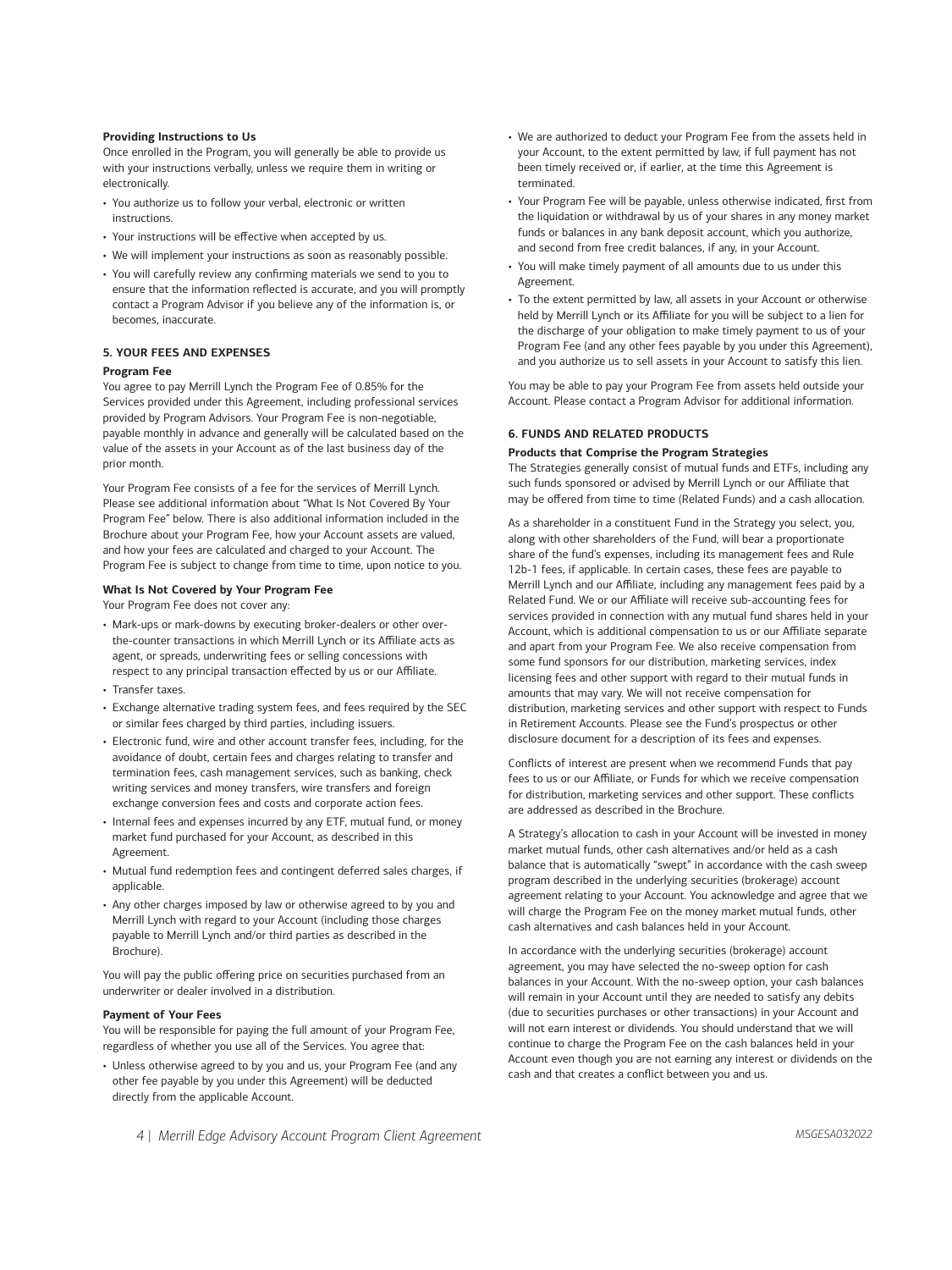Merrill Lynch and its Affiliates receive compensation relating to the cash sweep program which presents a conflict of interest for us. Please see the Brochure for additional details regarding the allocation to cash, cash balances and the cash sweep feature and related conflicts of interest.

#### **Related Funds in Retirement Accounts**

In the future, your Retirement Account may invest in shares of mutual funds which are Related Funds that we may offer from time to time. If your Retirement Account is ever invested in shares of such Related Funds, including Related Funds that are money market funds, then your account will be credited, on a periodic basis, in an amount equal to your Account's pro rata share of the advisory fees, Rule 12b-1 fees and subaccounting fees paid by the Fund to us or our Affiliate.

In certain cases, the Related Fund's Investment Manager reimburses us for part of the offset or credit related to the use of the Related Fund. We may determine periodically to invest Retirement Account assets in shares of Related Funds when we believe that you may benefit from greater diversification, more efficient exposure to an asset class in which such Fund invests, or for other reasons consistent with your investment objectives.

# **7. TERMINATING THIS AGREEMENT**

At any time, either you or we may terminate this Agreement, or any specific Account, with verbal or written notice to the other party, which becomes effective when received. The termination of this Agreement will terminate all Accounts. If a specific Account is terminated, we will continue to manage your other Accounts.

Where we receive notice that you have become disabled or incompetent and you do not have a legally appointed guardian, person holding durable power of attorney, or other representative, authorized to act on your behalf with respect to this Agreement, this Agreement may be modified or terminated. Upon notice to us of your death, this Agreement shall terminate immediately; if you have multiple signatories, this Agreement will not terminate unless we receive notice of the death of all signatories.

Upon termination, your Account(s) will convert to a commission-based securities account(s), unless you advise us otherwise. For Retirement Account(s), such account(s) may be subject to limitations and restrictions as set forth in the securities account agreement.

Certain Funds, share classes of Funds and other securities that are only permitted to be held in Program Accounts will be promptly liquidated, converted, exchanged or redeemed, unless you have made specific prior arrangements with us. In such cases, additional fees and expenses may apply. For more information, please see the Funds' offering materials.

We will generally begin to liquidate or redeem these Funds and securities as soon as practicable, which may be the next business day following termination. For certain Strategies or securities, the process may take longer. Additionally, a pro rata adjustment to your fees for the remainder of the billing period will be made, which may either result in a refund or require you to pay us any remaining fees due for the partial billing period. Termination of your Account will be effective following the liquidation of such Funds and other securities, and the completion of other processes that may be required to terminate the Account.

# **8. ADDITIONAL CONTRACTUAL MATTERS CHANGES TO THIS AGREEMENT**

We may amend this Agreement by modifying or rescinding any of its existing provisions or by adding new provisions by sending written notice to you in advance of the effective date of the amendment. Your continued acceptance of services under this Agreement will be deemed consent to the amendment.

#### **Non-Assignability**

This Agreement may not be assigned (as that term is interpreted under the Investment Advisers Act of 1940) by us without your consent. We will rely on your "negative consent" to the extent permitted by applicable law. Negative consent involves us sending you notice of the proposed assignment and explaining the circumstances under which the management of your Account will be transferred if you do not object in writing to the assignment within the time period specified in the notice.

Your continued acceptance of services under this Agreement after the date specified in the notice will be deemed your consent to the assignment. Consent will not be required in the case of an internal reorganization or transaction that does not result in a change of our actual control or management.

You may not assign this Agreement without our prior written consent.

#### **Effective Date**

The effective date of this Agreement for each Account is the date of its acceptance by us, which will be displayed on the Portfolio Summary. This Agreement will not apply to any Account that is not reflected in the applicable Portfolio Summary.

# **Severability and Survival of This Agreement**

This Agreement represents the entire understanding between you and us with regard to the matters specified in this Agreement. If any part of this Agreement is found to be invalid or unenforceable, it will not affect the validity or enforceability of the remainder of this Agreement. This Agreement may be signed in counterparts that, when taken together, will constitute one document. The following sections will survive the termination of this Agreement: 5. Your Fees and Expenses; 7. Terminating this Agreement; 8. Additional Contractual Matters; 9. Arbitration; and 10. Your Acknowledgements and Representations.

#### **Governing Law**

This Agreement is made and will be interpreted under the laws of the State of New York (without regard to its choice of law principles). This Agreement will remain in full force and effect unless revoked or terminated by you or your authorized representative in accordance with the terms of this Agreement and will be binding on your heirs, executors, administrators and permitted assigns.

#### **Notices**

We will send all correspondence and notices to you at the address you provided to us for that purpose. You should direct all notices and correspondence for your Accounts and related matters covered by this Agreement to a Program Advisor.

#### **Confidentiality and Privacy**

We will treat information you provide to us confidentially, by not disclosing to persons unaffiliated with us without your consent, except (i) as necessary to assist us in providing the services under this Agreement, (ii) in connection with an audit or regulatory examination by federal or state regulators, or (iii) as may otherwise be legally required or authorized. We will handle your personal information in accordance with our company's privacy policy, to the extent it applies.

#### **Limitation of Our Liability**

We agree to use our best judgment and efforts in providing our Services to you. Certain inherent risks and potential losses are always present when investing. If losses do occur, Merrill Lynch, our Affiliates and our respective employees and agents will not be liable to you for:

- Any loss or expense arising out of, or attributable to:
- Your direction in connection with your Account.
- Your omission or misstatement of information furnished to us.
- Any written materials not prepared by Merrill Lynch.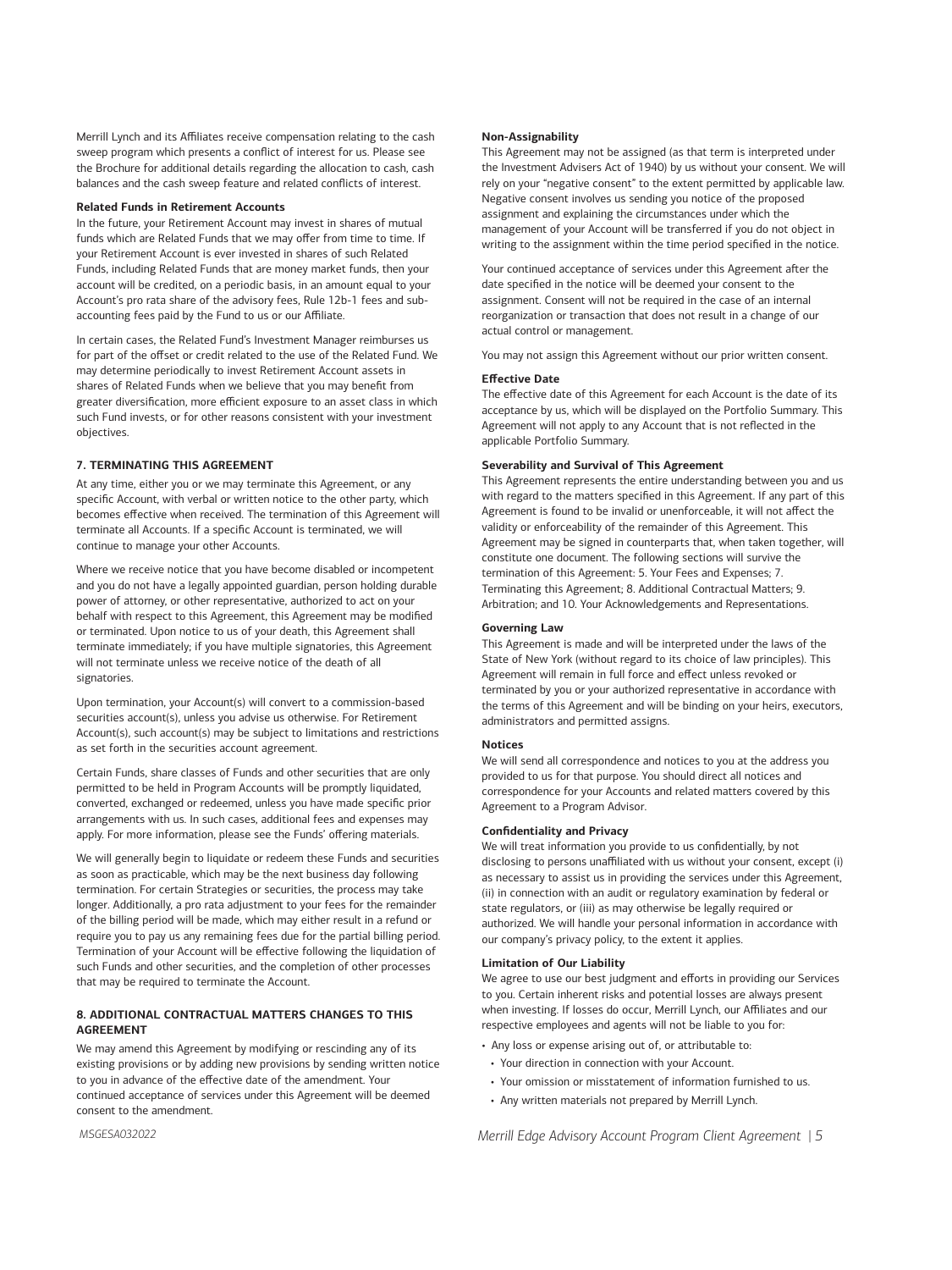- Losses due to your own investment and trading activities in an Account involving selecting a sweep option for your Account.
- Any act or failure to act by any unaffiliated securities firm.
- Any act or failure to act by us or our respective Affiliates, employees or agents that does not constitute negligence, misconduct or violation of law.

These limitations on our liability do not constitute a waiver or limitation of any rights accorded you under state or federal laws for the advisory services rendered under this Agreement.

# **Tax Liability**

You are responsible for all tax liabilities arising from transactions in your Accounts. You should seek advice from a qualified tax professional. We do not offer such advice, or make any tax credit, similar claim or any legal filing on your behalf. If you are not a U.S. resident, adverse tax consequences and other jurisdictional risks associated with investing in U.S. securities are your responsibility.

**Provisions Applying to a Non-U.S. Domiciled Client**. Recognition of the U.S. Special Resolution Regimes Applicable to a Non-U.S. Domiciled Client:

- In the event that the Merrill Lynch entity (or entities) that is the counterparty to this Agreement (the "Covered Entity") becomes subject to a proceeding under a U.S. Special Resolution Regime, the Non-U.S. Domiciled Client hereby agrees that the transfer from the Covered Entity of this Agreement, and any interest and obligation in or under, and any property securing, this Agreement, will be effective to the same extent as the transfer would be effective under the U.S. Special Resolution Regime if this Agreement, and any interest and obligation in or under, and any property securing, this Agreement were governed by the laws of the United States or a state of the United States.
- In the event that the Covered Entity or a Covered Affiliate becomes subject to a proceeding under a U.S. Special Resolution Regime, any Default Rights under the Agreement that may be exercised against the Covered Entity by a Non-U.S. Domiciled Client are permitted to be exercised to no greater extent than such Default Rights could be exercised under the U.S. Special Resolution Regime if the Agreement were governed by the laws of the United States or a state of the United States.
- The following terms as used in this section entitled "Recognition of the U.S. Special Resolutions Regimes Applicable to a Non-U.S. Domiciled Client" will have the following meanings only in this provision:
- "Agreement" means this Merrill Edge Advisory Account Program Client Agreement and all transactions entered into under or pursuant to this Agreement, together with any related credit enhancements between the parties or provided by one to the other.
- "Covered Affiliate" means a BHC Affiliate of the Covered Entity. The term "BHC Affiliate" has the same meaning as the term "affiliate" of a bank holding company as defined in, and shall be interpreted in accordance with, Section 2(k) of the Bank Holding Company Act, (12 U.S.C. 1841(k)).
- "Default Right" means the right of any party to terminate, cancel, or rescind the agreement or transactions thereunder and other rights as defined in, and shall be interpreted in accordance with, 12 C.F.R. §§ 252.81, 47.2 or 382.1, as applicable.
- "Non-U.S. Domiciled Client" means any client that is a party to this Agreement (as applicable) that does not meet any of these definitions (i) an individual that is domiciled in the United States or any of its states, commonwealths, territories or possessions, including the District of Columbia (each a "State"); (ii) a company that

is incorporated in or organized under the laws of the United States or any State; (iii) a company, the principal place of business of which is located in the United States, including any State, or (iv) a U.S. branch or agency of a foreign bank.

• "U.S. Special Resolution Regime" means each of (i) the Federal Deposit Insurance Act and the regulations promulgated thereunder and (ii) Title II of the Dodd-Frank Wall Street Reform and Consumer Protection Act and the regulations promulgated thereunder.

### **Provisions Applying to Clients that are Family Wealth Management Vehicles under the Volcker Rule:**

For clients that qualify as a "family wealth management vehicle" under the Volcker Rule implementing regulations (12 C.F.R. § 248.10(c)(17), the following provisions will apply:

- We and our Affiliates will rely on the exception under the Volcker Rule that is available for a client that is a "family wealth management vehicle" (a "FWMV client") in order to provide both Program Services and lending services, including margin and secured lending services, to the FWMV client and to any of the owners of such client and to engage, where permitted, in principal transactions with the FWMV client.
- If you are an owner of financial interests in a FWMV client enrolled in the Program, you should read the ownership documents and any subscription and offering documents for the FWMV client that may have been made available to you. Neither Merrill nor any of our Affiliates were involved in preparing those documents and we make no representation regarding their accuracy or completeness.
- Any losses in a FWMV client will be borne solely by the FWMV client and any of its owners and not by us or any of our Affiliates.
- Neither we nor any of our Affiliates holds ownership interests in any FWMV client enrolled in the Program.
- Any ownership interests held by you in a FWMV client enrolled in the Program are not insured by the FDIC, and are not deposits, obligations of, or endorsed or guaranteed in any way, by us, BANA, any of our Affiliates or any other Affiliate banking entity.
- We and our Affiliates are prohibited under the Volcker Rule from purchasing low-quality assets from any FWMV client enrolled in the Program, except for certain riskless principal transactions.
- The investment advisory services and other services that we and our Affiliates provide to a FWMV client enrolled in the Program are set forth in this Agreement and in the Brochure as well as in the underlying securities account agreement and related disclosures.

# **9. ARBITRATION**

This Agreement contains a pre-dispute arbitration clause. By signing an arbitration agreement, you and we agree as follows:

- You and we are giving up the right to sue each other in court, including the right to a trial by jury, except as provided by the rules of the arbitration forum in which a claim is filed.
- Arbitration awards are generally final and binding; a party's ability to have a court reverse or modify an arbitration award is very limited.
- Your ability to obtain documents, witness statements and other discovery is generally more limited in arbitration than in court proceedings.
- The arbitrators do not have to explain the reason(s) for their decision or award unless, in an eligible case, a joint request for an explained decision has been submitted by all parties to the panel at least 20 days prior to the first scheduled hearing date.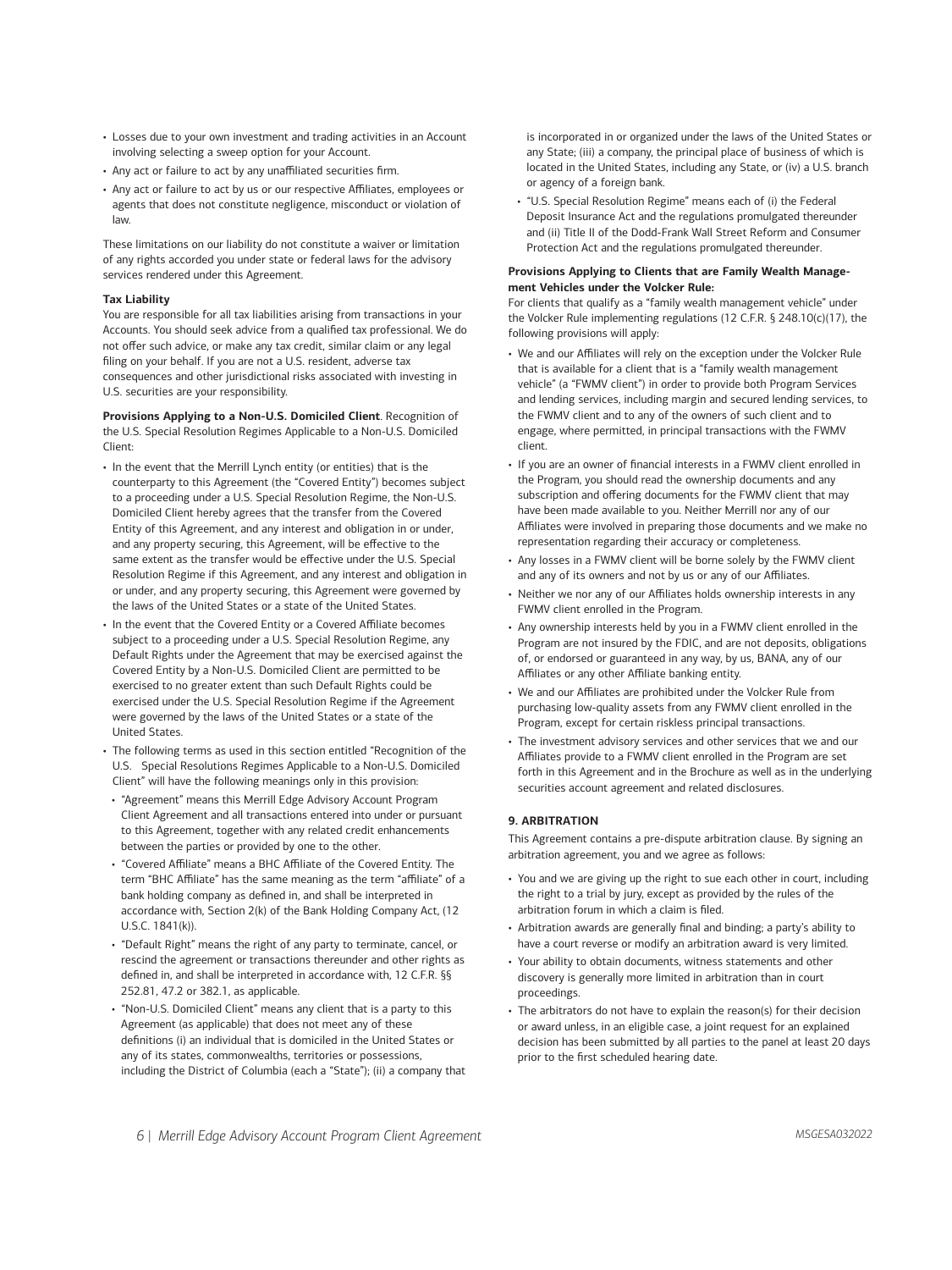- The panel of arbitrators may include a minority of arbitrators who were or are Affiliated with the securities industry.
- The rules of some arbitration forums may impose time limits for bringing a claim in arbitration. In some cases, a claim that is ineligible for arbitration may be brought in court.
- The rules of the arbitration forum in which the claim is filed, and any amendments thereto, are incorporated into this Agreement.
- All controversies that may arise between you and us will be determined by arbitration. Such controversies include, but are not limited to, those involving any transaction in any of your Accounts, or the construction, performance or breach of any Agreement between us, whether entered into or occurring prior, on or subsequent to the date hereof.

Any arbitration pursuant to this provision will be conducted only before the Financial Industry Regulatory Authority, Inc. (FINRA) or an arbitration facility provided by any other exchange of which we are a member, and in accordance with the respective arbitration rules then in effect in FINRA or such other exchange. You may elect in the first instance whether arbitration will be conducted before FINRA or another exchange of which we are a member, but if you fail to make such election by registered letter addressed to us at the office where you maintain your Account before the expiration of five days after receipt of a written request from us to make such election, then we may make such election.

Judgment upon the award of arbitrators may be entered in any court state or federal—having jurisdiction.

Neither you nor we may bring a putative or certified class action to arbitration, nor seek to enforce any pre-dispute arbitration agreement against any person who has initiated in court a putative class action or who is a member of a putative class who has not opted out of the class with respect to any claims encompassed by the putative class action until: (i) the class certification is denied; (ii) the class is decertified; or (iii) the customer is excluded from the class by the court. Such forbearance to enforce an agreement to arbitrate will not constitute a waiver of any rights under this Agreement except to the extent stated herein.

#### **10. YOUR ACKNOWLEDGMENTS & REPRESENTATIONS**

You have various responsibilities under this Agreement and acknowledge, represent and/or warrant the following:

**Scope of Agreement**. Your investment advisory relationship with us is limited to the Services described in this Agreement and the Brochure, and does not extend to any other arrangements or services that you may have entered into with us or any Affiliate. Unless you and we agree in writing, we will not act as an investment adviser for any account that is not subject to this Agreement, including those accounts that may be included in certain Services; any advice that we may provide to you with respect to such accounts will be incidental to the services we provide under your securities account agreement.

**Power and Authority**. If you are an individual, you have the full power, unrestricted authority and capacity to enter into this Agreement, you have reached the age of majority, and represent that this Agreement constitutes a legal, valid and binding obligation on you. In addition, you are not subject to any legal, contractual or other restrictions or limitations in buying or selling any specific assets from your Account, unless you have disclosed them in writing.

If you are a company, government, trust, estate, plan or other entity, or a custodian acting on behalf of a minor:

• Your governing documents and applicable law authorize and permit all of the arrangements contemplated by this Agreement.

- You, and the person(s) signing this Agreement and trading on your behalf, have full power, authority and capacity to enter into this Agreement, and it constitutes a legal, valid and binding obligation on you (it being understood that such company, government, trust, estate, plan or other entity bears the obligations and responsibilities under this Agreement and not the person(s) signing this Agreement in their individual capacity(ies) unless the constituent documents of such entity state otherwise).
- You have full and unrestricted authority to delegate investment discretion to us or any other necessary party.
- Neither you nor your Accounts are subject to the Investment Company Act of 1940.
- You are not subject to any legal, contractual or other restrictions or limitations in buying or selling any specific assets from your Account, unless you have disclosed them in writing.

**Retirement Accounts**. If this Agreement is for a Retirement Account that is subject to ERISA, you represent and agree to the following:

- The plan's (or Retirement Account's) governing documents and instruments permit you to appoint an "investment manager" as defined by ERISA or otherwise provide for an agent to provide the services contemplated under this Agreement.
- The person signing this Agreement is a "named fiduciary", as defined by ERISA, authorized to appoint an investment manager or otherwise authorized to enter into this Agreement.
- All provisions of this Agreement and all activities that we are being asked to conduct under this Agreement are in accordance with such governing documents and instruments.
- You have a fiduciary responsibility to use Retirement Account assets exclusively in the interest of participants and beneficiaries (in their capacity as participants and beneficiaries and not personally). You have made an independent determination that the Program and its Services are suitable and appropriate for the Retirement Account(s) and that the applicable fees are reasonable for the available transaction or nontransaction services.
- You agree that you will not use any advice or recommendations provided with the Program for any other accounts that you may hold.
- If your Retirement Account invests in shares of Related Funds, including Related Funds that are money market funds, you:
- Acknowledge receipt of the prospectuses or other required disclosure documents for the Related Funds;
- Represent that you are independent of and unrelated to Merrill Lynch and our Affiliates and have made or will make an independent determination that the Related Funds are suitable and appropriate for the Retirement Account(s); and
- Approve the investment advisory and other fees paid by the Related Funds in relation to the fees payable pursuant to this Agreement.
- If necessary, you agree, at your expense, to obtain and maintain for the period of this Agreement any bond required by law (including ERISA) and to include within its coverage Merrill Lynch, and any of its officers, directors, employees, agents and Affiliates whose inclusion is required by law. You agree to provide Merrill Lynch upon request with appropriate documentation evidencing such coverage.

**Freedom from Encumbrances**. All assets held in your Accounts are free from any lien, charge or other encumbrance (excluding encumbrances in favor of us or our Affiliates). Such assets must remain so, unless you first notify us in writing and we agree. In addition: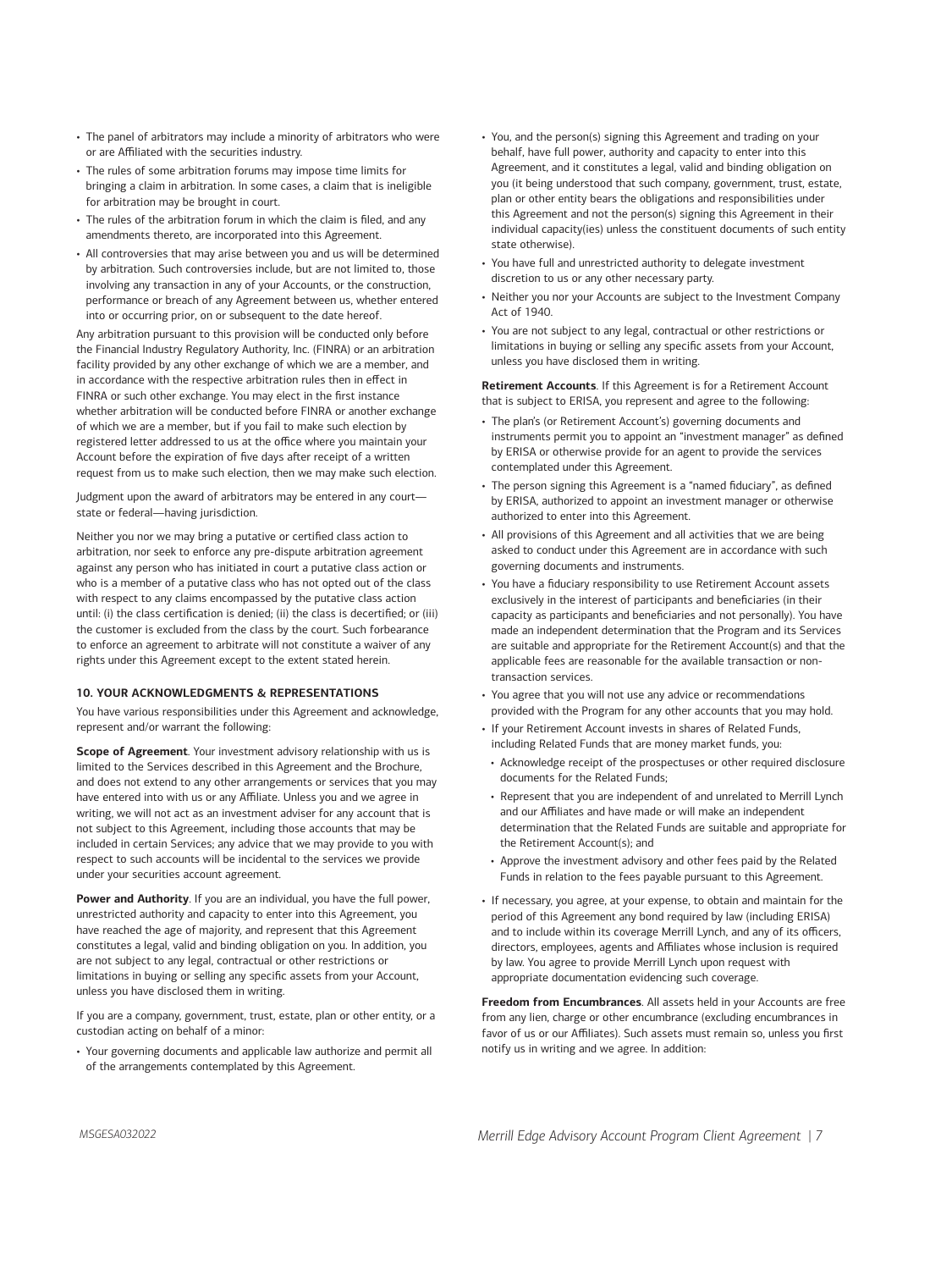- The terms of this Agreement will prevail in the event of any conflict with your collateral arrangements, and you have disclosed the terms of this Agreement to any lender.
- We will not provide advice on or oversee any of your collateral arrangements.
- There are no specific securities in your Account that must be held as collateral to secure any loan you may have.

Collateralizing your Account may have adverse effects, including, but not limited to, the fact that the lending institution may require additional collateral or liquidation of securities held in your Account to meet a call, as well as related tax consequences. You must promptly notify us of any default or similar event under your collateral arrangements as defined in the respective collateral arrangements.

**Responsibility to Review and Monitor**. It is your responsibility to adhere to any investment policy statement or similar document (IPS), that applies to you, and, to the extent the terms of the IPS conflict with an investment or Strategy you select under the Program, by signing this Agreement the terms of the IPS are hereby amended to incorporate by reference such investment or Strategy. We have no responsibility to review, monitor, or adhere to such documents.

**Provided Information**. The information you provided (and as updated) is accurate and complete. You must promptly notify a Program Advisor of any material changes to this information. You must provide us with any information that we may request in the future to comply with all applicable anti-money laundering or other laws.

**Custodial Account for Minors**. If your Account is a custodial account for a minor established under the Uniform Transfers to Minors Act or Uniform Gifts to Minors Act (or similar statutes), we may rely on your actions and instructions without further inquiry, and you indemnify us for any loss or costs, including legal fees, arising from claims concerning the above.

# **GLOSSARY**

"Account" means each of the client's securities accounts to which this Agreement applies, as set forth in the Portfolio Summary, as amended from time to time.

 "Affiliate" means a company or entity that, either in whole or in material part, owns or controls, is owned or controlled by, or is under common control with, another entity.

"Brochure" means the wrap fee program brochure (including any amendments or supplements) of MLPF&S and MAA relating to the Program, as updated from time to time.

"Code" means the U.S. Internal Revenue Code of 1986, as amended.

"ERISA" means the Employee Retirement Income Security Act of 1974, as amended.

"ERISA Plan" means a plan subject to the provisions of ERISA or any other entity deemed to hold assets of such a plan, including SIMPLE, SEP and other IRAs subject to ERISA's fiduciary responsibility provisions.

"Funds" means registered and unregistered investment companies, including mutual funds, closed-end funds, exchange-traded funds (ETFs) and hedge funds, real estate investment trusts and other pooled investment vehicles and, to the extent applicable, Funds organized outside the United States (whether or not registered). As used herein, the term "Funds" shall also include exchange-traded notes.

"MAA" means Managed Account Advisors LLC, which is an investment adviser Affiliate of MLPF&S.

"Merrill Lynch," "us," "we" or "our" means either MAA or MLPF&S or both, depending on the service provided.

"MLPF&S" means Merrill Lynch, Pierce, Fenner & Smith Incorporated.

"Portfolio" means one or more Accounts grouped together by you.

"Portfolio Summary" is the written summary provided to you from time to time that describes important terms, conditions, information features, and changes to your Portfolios and Accounts.

"Program" means the Merrill Edge Advisory Account Program.

"Program Advisor" means a Merrill Lynch representative with the title or designation of "Financial Solutions Advisor" ("FSA") or "Merrill Financial Solutions Advisor" ("MFSA").

"Program Fee" means the asset-based annualized fee charged monthly as described in the "Program Fee" section of this Agreement.

"Related Fund" means a Fund sponsored or advised by us or our Affiliate.

"Retirement Account" means an ERISA Plan, a U.S. tax-qualified plan of self-employed persons or a U.S. individual retirement account, or any other plan, arrangement or entity subject to Section 4975 of the Code.

"Rule 12b-1 fees" means fees paid for distribution of mutual funds pursuant to a plan made under Rule 12b-1 under the Investment Company Act of 1940.

"Service" means any service that may be offered by us through the Program now or in the future.

"Strategy" means any investment strategy in which Merrill Lynch delivers investment advice to you now or in the future and includes various investment solutions created and implemented by us. The Strategies available under this Agreement are set forth and described in the Brochure, as amended from time to time by Merrill Lynch. The Strategy selected by the client for each Account is reflected in the applicable Portfolio Summary.

"You" or "your" refers to each person (or if applicable, each entity) who, by signing this Agreement, has agreed to the terms of this Agreement. If your Account includes assets of one or more ERISA Plans, then "you" and "your" includes the named fiduciary of such plan.

L-3-2022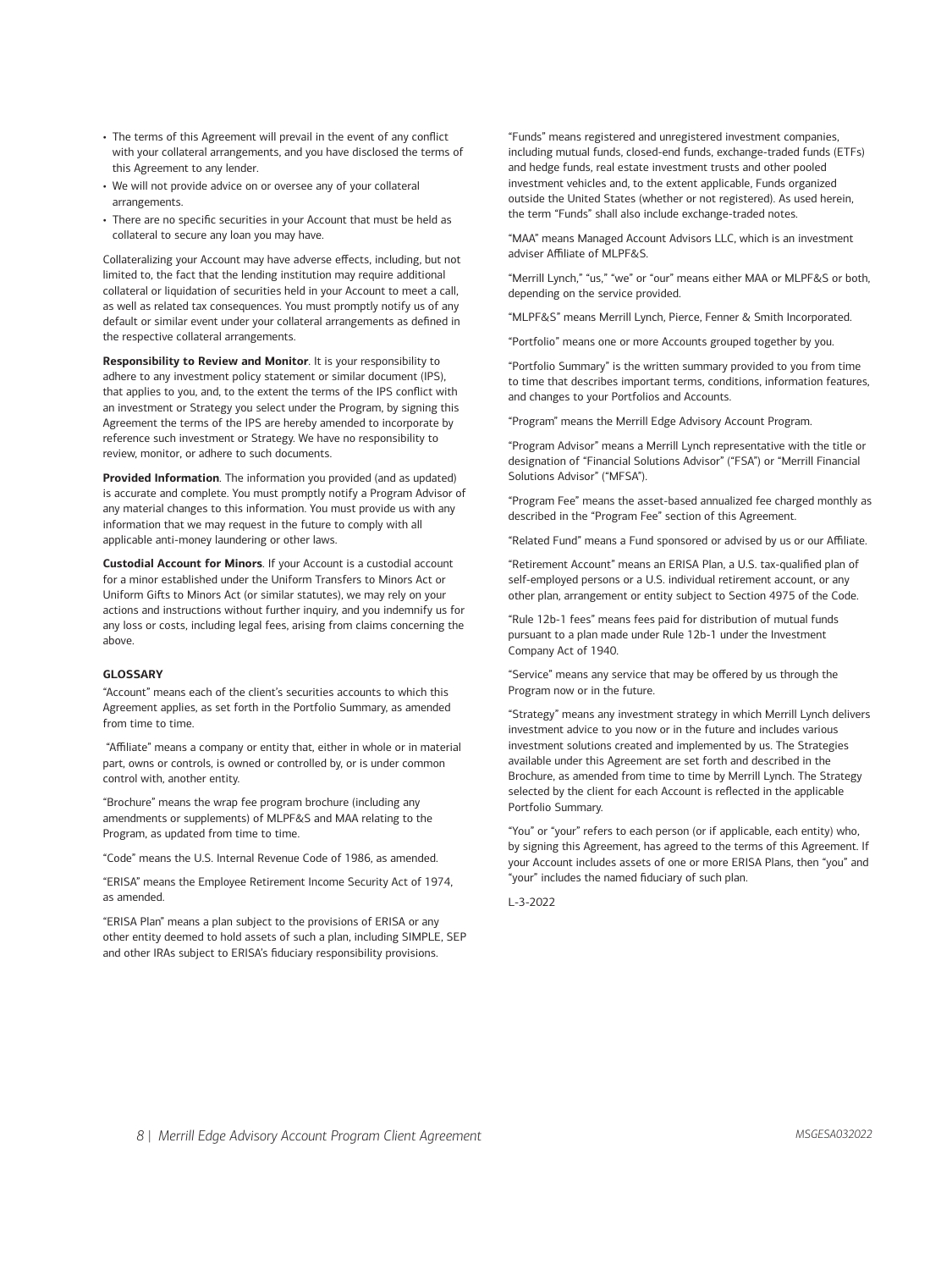# **CLIENT AGREEMENT - YOUR ACCOUNT PREFERENCES INSTRUCTIONS**

The selections you make in this Agreement will apply to the Accounts enrolled in the Merrill Edge Advisory Account Program you designate. Once you've signed this Agreement, you'll be able to modify your instructions at any time by calling a Program Advisor.

# **THINGS TO KNOW BEFORE YOU BEGIN**

- Please use one form for all Individual, Joint and Retirement accounts and a separate form for each unique fiduciary account (Trust, Estate, Custodial, etc.) one form per legal entity.
- You will receive a Portfolio Summary that will reflect all your Account preferences. Review the Portfolio Summary carefully to ensure that the

information reflected is accurate. Contact a Program Advisor if any of the information is, or becomes, inaccurate.

- Terms used in "Your Account Preferences," but not otherwise defined, shall have the same meaning as set forth in the Merrill Edge Advisory Account Program Brochure.
- We send you all proxy materials for your vote.

# **TRADE CONFIRMATIONS**

In order to receive transaction information on a periodic basis, but not less than quarterly, you must elect not to receive confirmation statements of transactions on a trade-by-trade basis for any of your **Accounts** 

# **CLIENT ACKNOWLEDGMENTS**

By signing this Agreement, I acknowledge and agree to be bound by the terms and conditions of this Agreement and further acknowledge and agree to the following:

- 1. I have received, read and understand the accompanying Brochure, a Program Advisor's Brochure Supplements, other Brochure Supplements of Merrill Lynch, and Profiles, any applicable Fund offering materials, or similar documents. I understand that my Account and any investments held therein will be subject to the terms and conditions set forth in such materials and documents, and if my Account is an ERISA Plan account, the Program ERISA Section 408(b)(2) fee disclosure notice and other notices as applicable, and agree to those terms and disclosures, as may be amended periodically. I also acknowledge that I have received a copy of the Merrill Lynch Client Relationship Summary on Form CRS and the Bank of America Privacy Policy.
- 2. If my Account is a Retirement Account, in addition to the materials described in Paragraph 1 above, I have received, read and understand the accompanying Retirement Account Addendum, which includes the ERISA Section 408(b)(2) fee disclosure, if applicable. I agree that the Retirement Account Addendum, together with this Agreement and Brochure, provides sufficient information and disclosures for me to evaluate the reasonableness of services provided and the compensation received by Merrill Lynch under the Program.
- 3. Each Account that I choose to group in a Portfolio must, in the aggregate, be consistent with the Target Asset Allocation that I designate for the applicable Portfolio. I further acknowledge and agree that if I want to designate a specific Target Asset Allocation for any individual Account, such Account must be established in its own Portfolio.
- 4. I have received and reviewed the Summary of Programs and Services that describes the programs and services available to me as a client of Merrill Lynch. I have selected the Program based on my preferences and/or interest in obtaining access to the set of Strategies offered in the Program and appropriate for my Account for the annualized asset based Program Fee of 0.85%. I understand that I may be able to obtain the Strategies and other investment solutions that are the same as or similar to the Strategies offered in the Program through the Merrill Guided

Investing program and the Merrill Guided Investing with Advisor program for an asset based annual fee of 0.45% and 0.85%, respectively. I understand that if I work with an MFSA, the MFSA can offer the Strategies and/or the same or similar strategies as well as certain third party managed strategies in the Merrill Lynch Investment Advisory Program for a higher fee. The Strategies as well as other investment solutions are available in the Merrill Lynch Investment Advisory Program for a negotiated fee (which may or may not be less than the Program Fee).

- 5. I have elected the Program based on my preferences and/or interest in obtaining on-going advice from a Program Advisor, and the access to asset monitoring services and investment management solutions and services provided in the Program. I understand the fees associated with the Program as described in the Brochure that Merrill Lynch receives under the Program and that the Program Fee rate that I have agreed to for my Account will be reflected in the Portfolio Summary.
- 6. Merrill Lynch and its Program Advisors have certain conflicts of interest, as described in the Program Brochure, the Retirement Account Addendum, with respect to their activities relating to this Agreement and the securities, Funds, and other investment products made available to me through the Program.
- 7. I understand and acknowledge that the Program Fee will be charged on any cash balance held in my Account even though I may not be earning any interest or dividends on that cash, and that creates a conflict between me and Merrill Lynch. I further understand and acknowledge that interest or dividends may not be earned on cash for various reasons, including if I selected the "no sweep" option.
- 8. Neither the Program Portfolio Summary nor any Profile makes or implies any guarantee about the attainment of the investment and return objectives. Neither the Program, Account Summary nor any Profile makes or implies any guarantee about the attainment of the investment and return objectives.
- 9. I retain the authority to vote proxies for the securities held in my Account. I cannot delegate to Merrill Lynch, and Merrill Lynch does not accept or assume from me, proxy voting authority for any securities in my Account.

# THIS PAGE MUST BE SCANNED